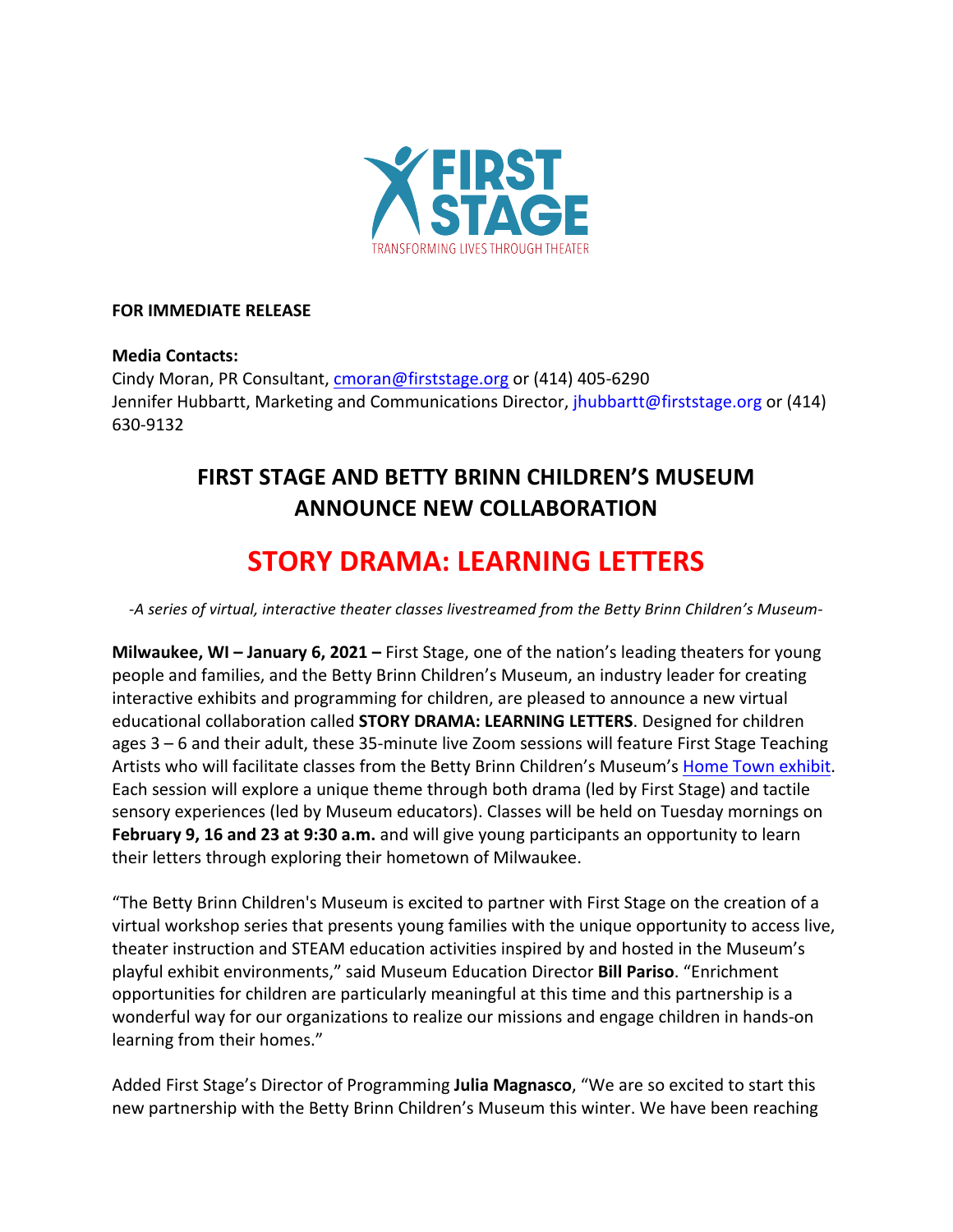our youngest Academy students virtually throughout this past year through weekly story drama and creative drama sessions, and we can't wait to expand our offerings with sessions that will explore the Betty Brinn Children's Museum and bring learning to life for young people and their entire families. Each week we will focus on a different location in the Home Town exhibit with dramatic activities and tactile experiences for our youngest learners to do with their adult. These sessions are going to be a lot of fun for everyone, and hopefully the start of more programming to come between the Betty Brinn Children's Museum and First Stage."

The cost for this virtual series is \$15 per session or \$40 for all three sessions. Materials will be required for each session, which will be made available for families ahead of time to gather on their own or purchase through us for curbside pick-up for an additional fee. These classes are for children ages  $3 - 6$ , with an adult. This is a virtual class. Enrolled families will receive a Zoom link shortly before each session.

### The schedule for STORY DRAMA: LEARNING LETTERS is:

Tuesday, February 9, 9:30 a.m. – Learning Letters at the Sendik's Food Market

Tuesday, February 16, 9:30 a.m. - Exploring Opposites at the Super Service Center

Tuesday, February 23, 9:30 a.m.  $-1$  Want More at the Pizza Factory and Cafe

Registration opens **January 9, 2021**. To register for any or all of the sessions please go to:

http://bit.ly/FS-StoryDrama-BBCM.

For more information, please go to www.FirstStage.org/schoolyear or call (414) 267-2970.

###

#### **About First Stage**

First Stage is one of the nation's leading theaters for young people and families. First Stage touches hearts, engages minds and transforms lives by creating extraordinary theater experiences through professional theater productions that inspire, enlighten and entertain. Its Theater Academy, the nation's largest high-impact theater training program for young people, fosters life skills through stage skills and serves nearly 2,000 students each year. As Wisconsin's leader in arts-integrated education in schools, First Stage's dynamic Theater in Education programs promote literacy, character building and experiential learning throughout the curriculum, serving over 20,000 students each year. First Stage was selected to participate in the Partners in Education program of the John F. Kennedy Center for the Performing Arts (2012), and was the recipient of the *Milwaukee Business Journal's* Eureka Award, recognizing